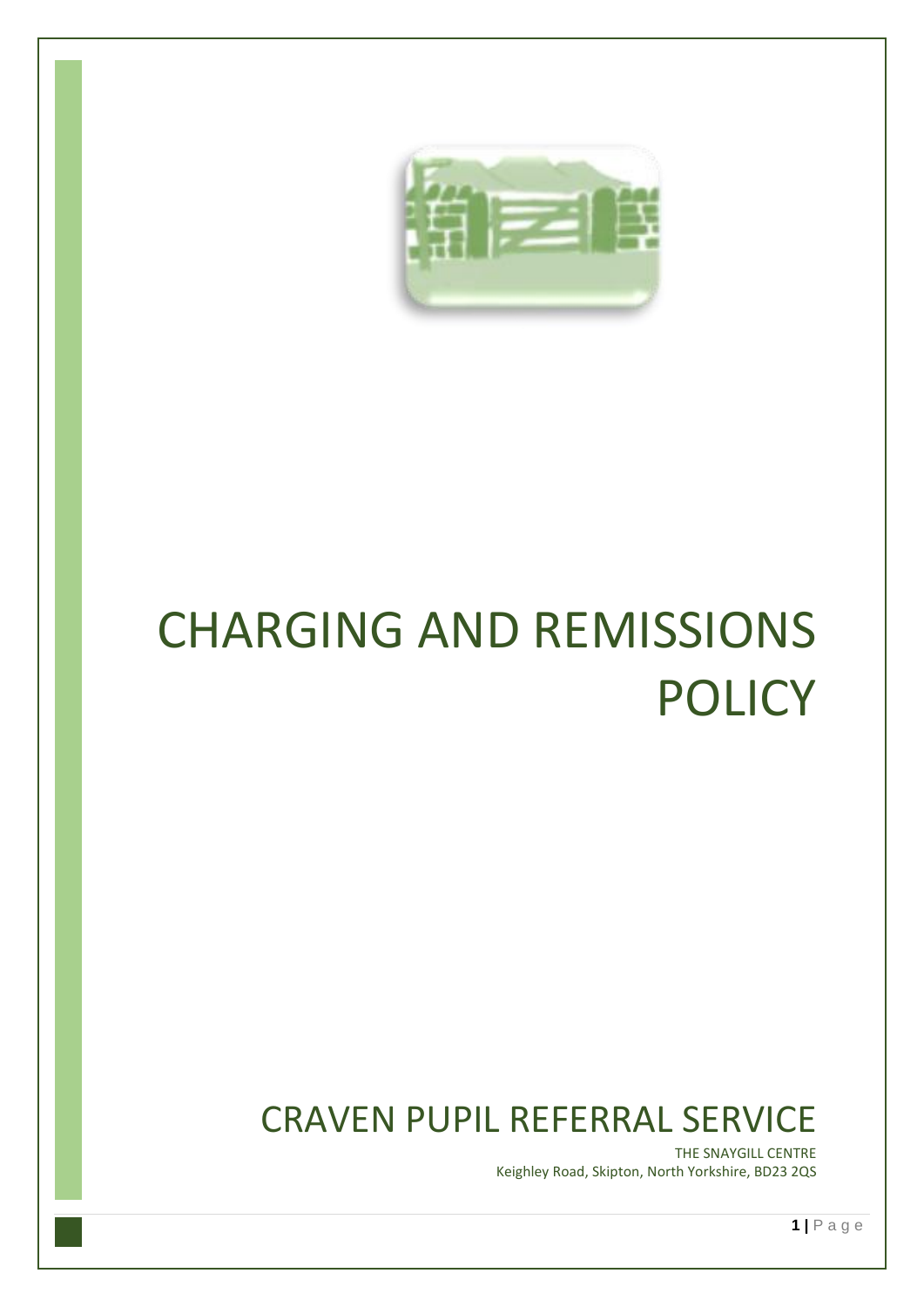| <b>Drafted:</b> March 2019   | Reviewed: September 2019 |
|------------------------------|--------------------------|
| <b>MC Ratification Date:</b> | October 2019             |
| <b>Review Cycle:</b>         | 1 Year                   |
| <b>Review Date:</b>          | September 2020           |

**Latest Review Amendments:** Charges update to reflect that KS3 group intervention no longer takes place and that KS3 provision is provided only on a 1:1 basis.

## CHARGES AND REMISSIONS POLICY

- **1. INTRODUCTION:**
- **2. CHARGING FOR TRIPS AND VISITS**
- **3. MUSIC TUITION**
- **4. MISCELLANEOUS**
- **5. LETTINGS**
- **6. CONDITIONS OF USE**
- **7. CHARGES**
- **8. LETTING OF ROOMS/SITE**
- **9. APPLICATION FOR HIRE OF EDUCATIONAL PREMISES**
- **10. LETTINGS PROCEDURES AND GUIDANCE**

#### **Introduction**

This policy takes guidance from the DFE Policy – 'Charging for School Activities' which has been recently revised and Local Authority guidance on school lettings. Sections 449-462 of the Education Act 1996 set out the law on charging for school activities in schools maintained by local authorities in England. This guidance complements the information given in "A Guide to the Law for School Governors" (Chapter 23) and reflects the terms of the Education Act 1996.

This Policy will be reviewed on an annual basis by the School's Management Committee and will be adjusted in line with new Government or Local Authority recommendations. It sets out the School's position on charges, remissions and lettings.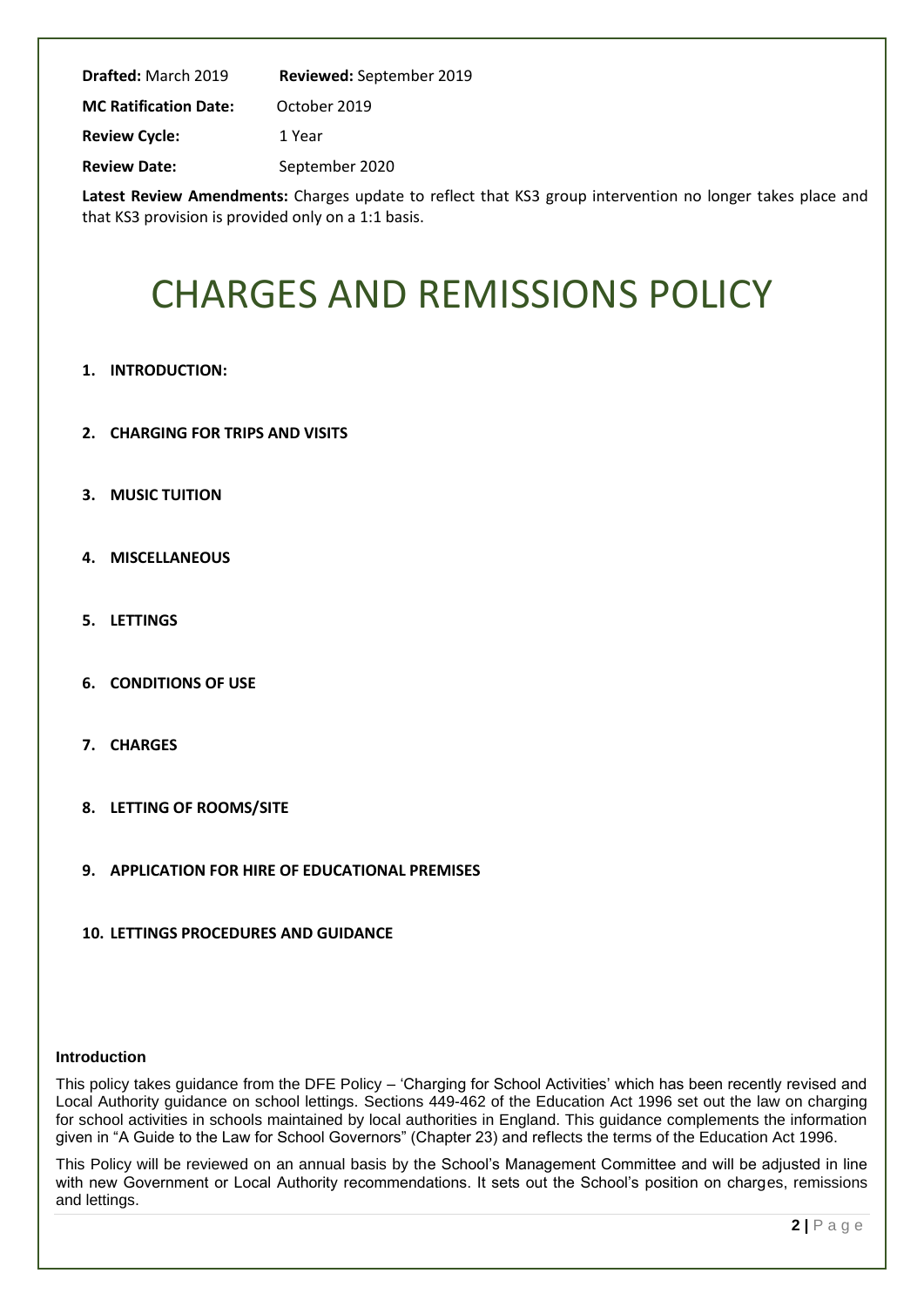#### **Charging for Trips and Visits**

The Headteacher may not impose a charge on parents/carers/guardians for any visit that occurs during school hours, nor for an activity that occurs due to National Curriculum requirements. The visit coordinator may, however, ask for a voluntary contribution. Parents/carers/guardians must be aware that payment is not compulsory and that children who do not contribute will not be discriminated against. Where a visit is considered crucial to the development of groups of students the school may decide to subsidise a visit at the discretion of the Headteacher. This might be from a general fund, a fund appointed by the Headteacher or from a department's capitation.

A visit deemed to be an "optional extra" may expect parents/carers/guardians to pay the full cost. An optional extra:

- falls outside school hours
- is not part of the National Curriculum
- is not part of a syllabus for a public exam
- does not compromise requirements relating to religious education.

Arrangements for the collection of monies must be made clear to parents/carers/guardians in advance and their agreement reached. There must be NO subsidy included in the cost to parents/carers/guardians in respect of helping those who do not meet the full charge. In circumstances where there is excess money left over following a trip, parents/carers/guardians will have this remaining money refunded to them.

#### **Music Tuition**

The law states that all education provided during school hours must be free, but music lessons are an exception to this rule. Parents may be asked to meet the costs of private music tuition in full, where tuition is given either to an individual student or to students in small groups. General fundraising and sponsorship may be used to permit additional activities.

#### **Miscellaneous**

Parents/carers/guardians may be asked to pay for certain activities or materials where the school feels that the students will directly benefit. For example, parents/carers/guardians may be asked to pay for:

- the cost of materials for specific subjects over and above normal stationery requirements, for example materials for Technology or Art
- musical instrument tuition
- revision books for students to use in lessons or at home
- the cost or part of the cost of transport for a sports team
- examination papers that students may require in order to rehearse for public examinations.

The school may NOT REQUIRE students to purchase stationery or texts. No student will be denied any opportunity, or be excluded from any activity on the basis that they have not equipped themselves with stationery or texts.

In ALL circumstances regarding charging, no student may be excluded on the basis of need. The school will set up provision in order to allow full participation.

Parents may be charged for some or all of the cost of damage to School property where this has been intentional*.* Parents will be expected to meet some or all of the cost for replacing lost or damaged books or equipment.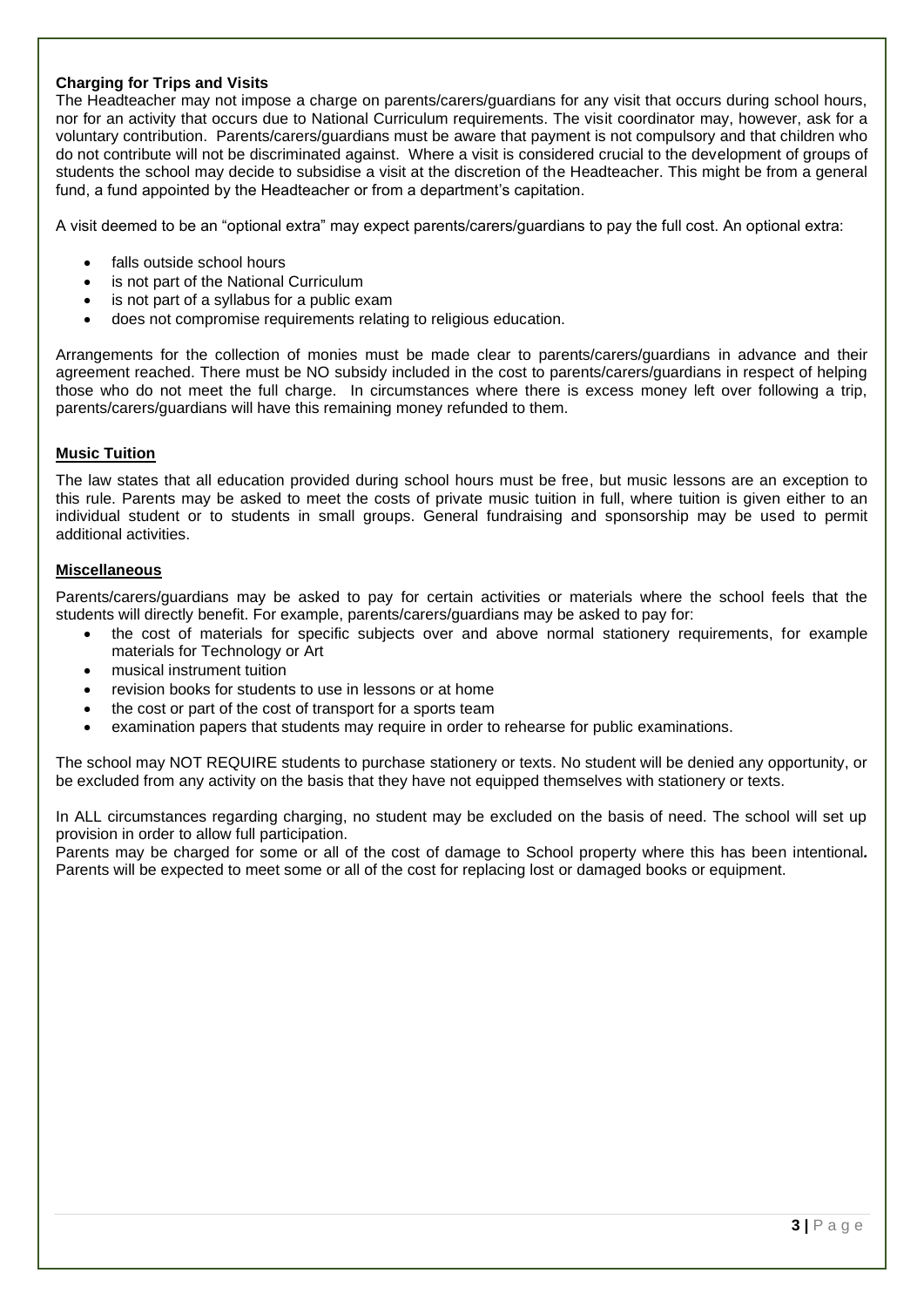#### **Charges to Schools**

Charges will be applied to schools on the following basis for work that is agreed by the Headteacher:

| <b>Service</b>                                                                                                     | Cost                                                                                                                                                           |
|--------------------------------------------------------------------------------------------------------------------|----------------------------------------------------------------------------------------------------------------------------------------------------------------|
| <b>Alternative Provision</b>                                                                                       | £80 per day                                                                                                                                                    |
| Long or short-term placement, full-time time, and where students are<br>able to fit into exisiting teaching group. |                                                                                                                                                                |
| AP or Preventative for EHCP/exceptional needs where students are<br>dual registered                                | To be calculated based upon needs<br>and additional resource required                                                                                          |
| 1:1 Isolation                                                                                                      | f <sub>100</sub>                                                                                                                                               |
| <b>Exam entries</b> where students are on school roll.                                                             | Exam entry cost + admin cost<br>Not applied to exams where we<br>have decided to enter and school<br>would not normally do so e.g.<br><b>Functional Skills</b> |
| <b>Pupil Premium</b> for Dual registered students                                                                  | Pro rate PPG for period in which<br>students are dual registered                                                                                               |
| AWPU for dual registered medical pupils where they have more than<br>50% timetable (+12.5hrs)                      | Pro rata AWPU for period in which<br>students are dual registered.                                                                                             |

*These charges to schools will be reviewed by the Finance Committee on an annual basis.*

#### **Lettings**

#### **Introduction**

The Management Committee of Craven Pupil Referral Service is committed to ensuring the efficient use of the school's premises and making them available for use by the local community.

#### **Conditions**

Authority is delegated by the Management Committee to the Headteacher to deal with requests for lettings of a routine nature. Where any prospective letting involves extended use of the premises (over a number of days/nights or after 12 midnight) or where the prospective hirer is not known to the Headteacher the Chair of the Management Committee Body should be consulted.

Hirers must ensure that full supervision is provided during lettings and will be held responsible for any damage to premises, property, equipment or loss, which occurs during or as a result of their use.

Hirers must ensure that premises and grounds are left in a clean and tidy state after their use, that all litter is removed and that where items of furniture have been moved they are put back in position at the end of the letting.

Kitchen – a high standard of hygiene must be adhered to at all times and the kitchen and equipment must be left in as hygienic a condition as after normal use by the school.

No smoking or drinking of alcohol is permitted by individuals on the school premises.

The LA maintains insurance cover for liabilities incurred by Governors with regards to lettings, but insurance for liabilities incurred by hirers is the responsibility of hirers.

A copy of Letting Procedures and Guidance will be issued to all hirers to ensure the health safety and welfare.

A minimum of two weeks notice is required by the school of all lettings. The standard lettings forms should be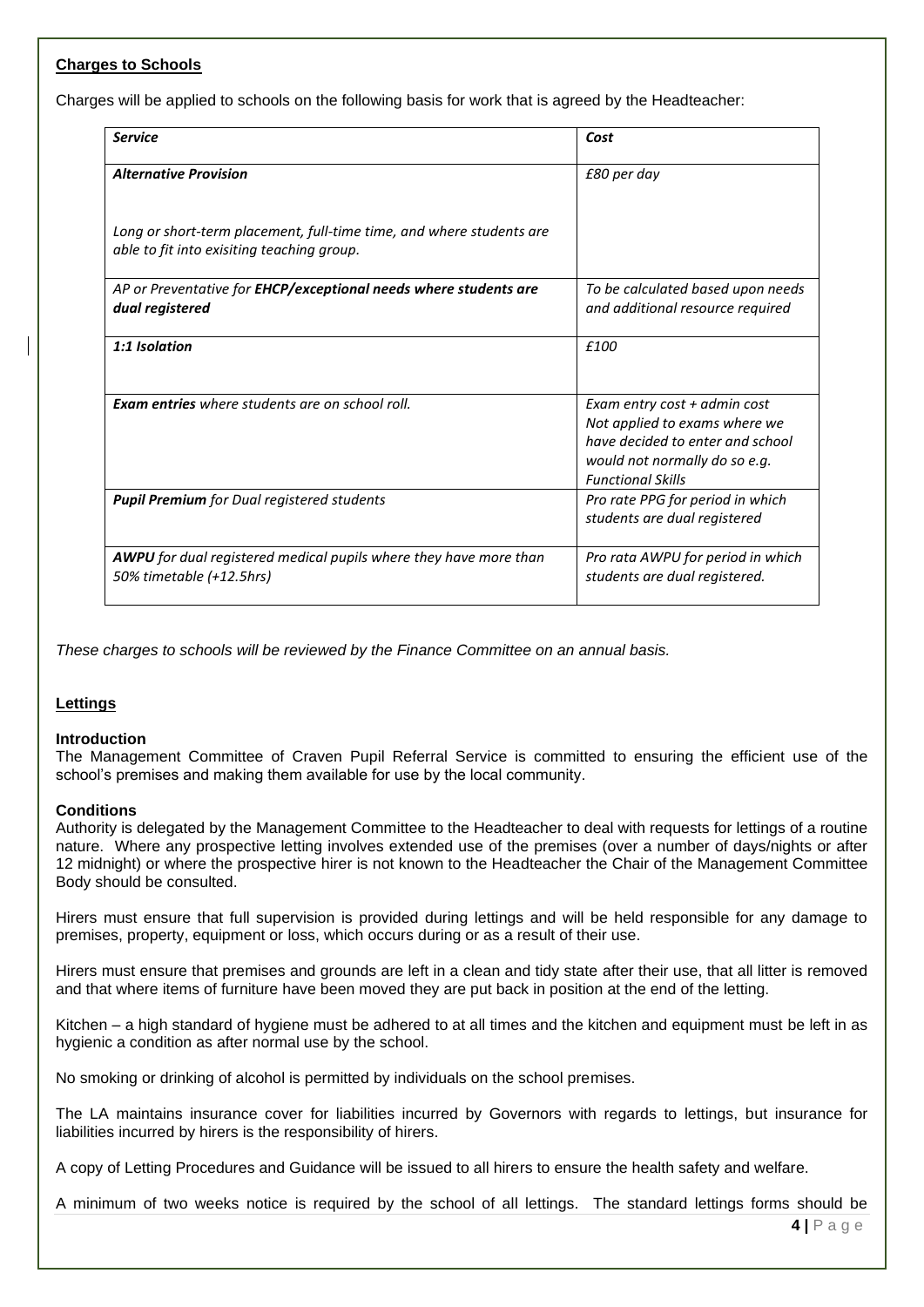completed by the school and signed by the hirer in advance of the letting.

The Authority reserve the right to cancel letting arrangements, without notice if necessary. This will be done only in exceptional circumstances, in the event, for example, of premises being required for a statutory purpose, such as an election.

24 hours' notice to be given for any cancellation or change of time. The full charge will be levied if this is not adhered to.

Failure to comply with the school's conditions may result in the refusal of future requests to hire premises or grounds.

#### **Charges**

A scale of charges for the use of accommodation has been produced and is reviewed by the Governing Body in January each year, to be applied April annually. This is to ensure that any expenditure resulting from the use of school premises by external organisations does not fall on the delegated budget.

#### **Letting of rooms / site**

| Meeting Room | £15.00 per hour |
|--------------|-----------------|
| School Hall  | £20.00 per hour |
| Kitchen      | £10.00 per hour |

#### **Equipment**

| Laptop Hire      | £15.00 per session |  |  |
|------------------|--------------------|--|--|
| <b>Beverages</b> | £1.50 per person   |  |  |

#### **Photocopier charges**

|        | /Δ٦ | А3 |
|--------|-----|----|
| B/W    |     | Ωr |
| Colour |     |    |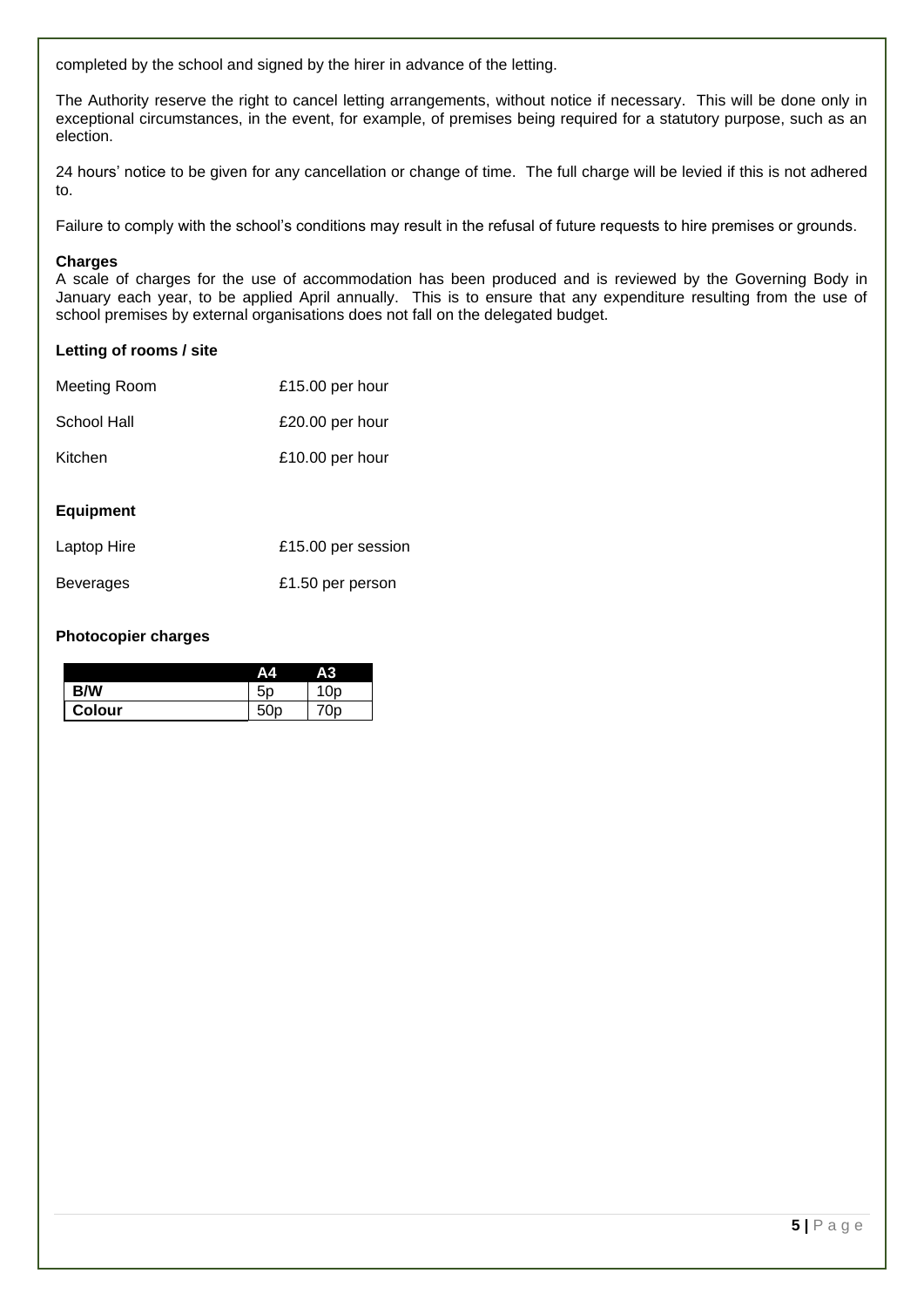|                                       |            | <b>Craven Pupil Referral Service</b><br>APPLICATION FOR HIRE OF EDUCATIONAL PREMISES (Including Kitchens)                         |      |            |          |    |                  |
|---------------------------------------|------------|-----------------------------------------------------------------------------------------------------------------------------------|------|------------|----------|----|------------------|
|                                       |            |                                                                                                                                   |      |            |          |    |                  |
|                                       |            |                                                                                                                                   |      |            |          |    |                  |
|                                       |            |                                                                                                                                   |      |            |          |    |                  |
| Room<br>Meeting Room                  |            |                                                                                                                                   |      |            |          |    |                  |
| Main Hall                             |            |                                                                                                                                   |      |            |          |    |                  |
| Kitchen                               |            |                                                                                                                                   |      |            |          |    |                  |
| Day                                   | Date       | Month                                                                                                                             | Year | From am/pm | To am/pm |    |                  |
| 1.<br>2.                              |            |                                                                                                                                   |      |            |          |    |                  |
| 3.                                    |            |                                                                                                                                   |      |            |          |    |                  |
|                                       |            |                                                                                                                                   |      |            |          |    |                  |
| <b>Additional Requests:</b>           |            |                                                                                                                                   |      |            |          |    |                  |
|                                       |            | Room Layout Requirements (conference, interview, etc.):                                                                           |      |            |          |    |                  |
| Number of participants:               |            |                                                                                                                                   |      |            |          |    |                  |
|                                       |            |                                                                                                                                   |      |            |          |    |                  |
|                                       |            |                                                                                                                                   |      |            |          |    |                  |
| Laptop hire                           |            |                                                                                                                                   |      |            | Yes      | No |                  |
|                                       |            |                                                                                                                                   |      |            |          |    |                  |
| Beverages (specify number of persons) |            |                                                                                                                                   |      |            |          |    |                  |
|                                       |            |                                                                                                                                   |      |            |          |    |                  |
| Dates and times of proposed letting:  |            | Hiring for a series of dates, not exceeding one school term                                                                       |      |            |          |    |                  |
|                                       |            |                                                                                                                                   |      |            |          |    |                  |
|                                       |            |                                                                                                                                   |      |            |          |    |                  |
|                                       |            |                                                                                                                                   |      |            |          |    |                  |
|                                       |            |                                                                                                                                   |      |            |          |    |                  |
| I /we agree                           | (1)<br>(2) | to pay the Management Committee's charge on demand<br>That use of accommodation shall be in accordance with the conditions given. |      |            |          |    |                  |
|                                       |            |                                                                                                                                   |      |            |          |    |                  |
|                                       |            |                                                                                                                                   |      |            |          |    |                  |
|                                       |            |                                                                                                                                   |      |            |          |    |                  |
|                                       |            |                                                                                                                                   |      |            |          |    |                  |
|                                       |            |                                                                                                                                   |      |            |          |    |                  |
|                                       |            |                                                                                                                                   |      |            |          |    |                  |
|                                       |            |                                                                                                                                   |      |            |          |    |                  |
|                                       |            |                                                                                                                                   |      |            |          |    |                  |
|                                       |            |                                                                                                                                   |      |            |          |    | $6 P \text{age}$ |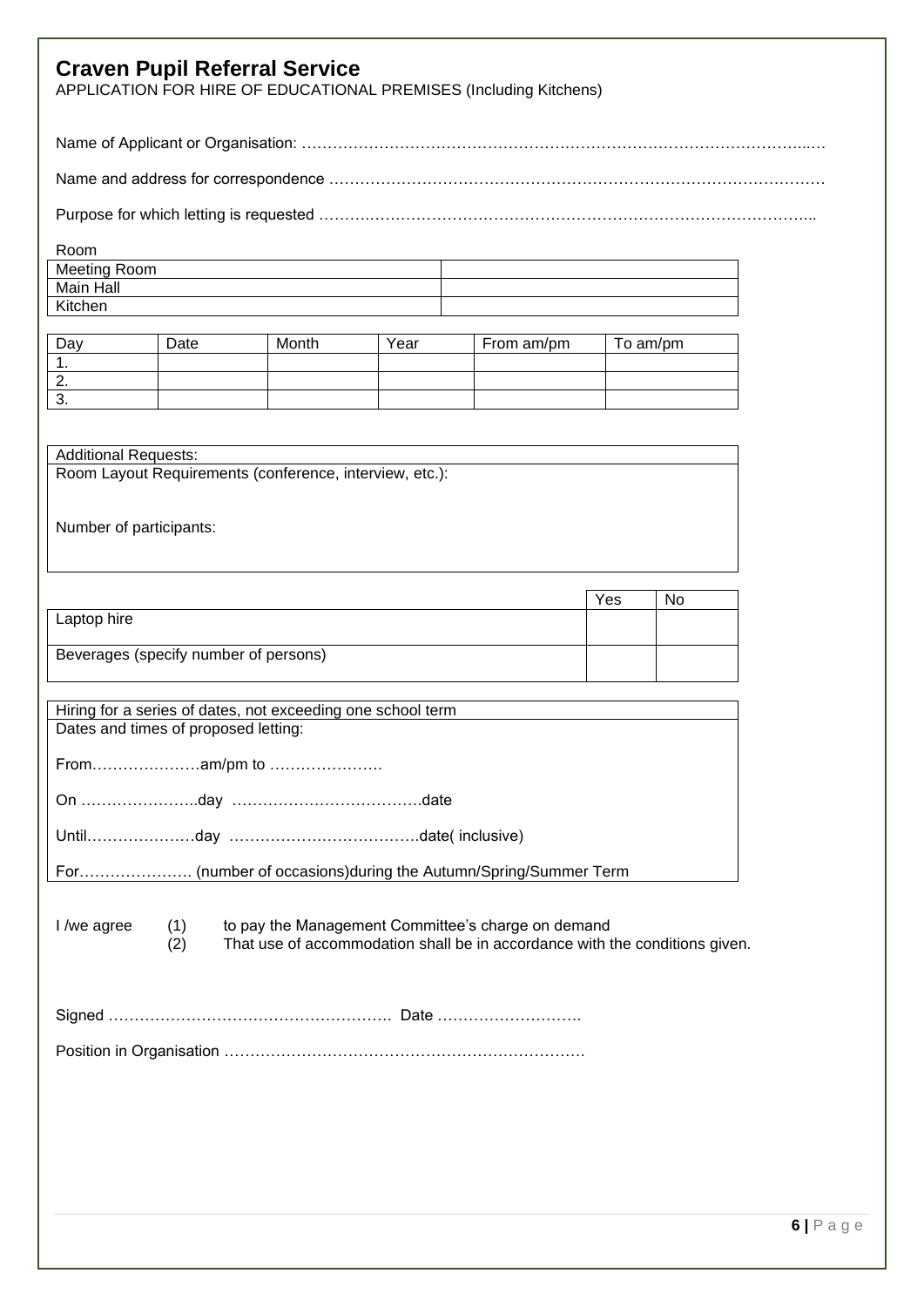#### **Craven Pupil Referral Service Lettings Procedures and Guidance**

#### **General**

- The school will ensure the provision of appropriate heating and lighting.
- The school will ensure that there is appropriate toilet and sanitary provision located as close as is reasonably practicable to the agreed area to be used.
- User groups must stay within their agreed usage area and not move about the school unless invited to do so by an authorised school employee.
- Events will be assessed to ensure the numbers of visitors is appropriate with regards to the venue's occupancy capacity.
- Smoking/ drinking of alcohol is prohibited on school premises.
- The school will ensure the effective management of waste by providing bins on site. All user groups will be expected to dispose of waste responsibly. This will include planning and monitoring so as not to produce hazards associated with fire, pests (vermin), environmental damage, or dangers associated to trips, slips and falls.
- User groups responsible for unlocking and locking the building must ensure site security during their hours of use by ensuring all external doors are kept closed and locked after use.
- Weather conditions must be assessed by the site user before the event to decide if the event should continue or if safe access and egress can be maintained.
- If the school closes due to adverse weather conditions notice will be given at the earliest available opportunity to the group organiser who will then be responsible for informing their user group.
- Appropriate separation of vehicles and pedestrians must be arranged by each user group. The site supervisor will provide gritting and snow clearing services for user groups.

#### **Emergency**

- In the event of an accident follow First Aid procedures, if *serious* telephone 999 for Ambulance. All accidents must be reported to the school.
- There are First Aid boxes located in the Office, Staff Room, Workshop, Kitchen, Art Room and Science Lab.
- If an accident has occurred whilst utilising the Council's equipment do not touch or move the equipment until a Council representative has examined it.
- Obtain names and addresses of at least two witnesses where possible.
- Organiser of single events must inform site users of the premises of the arranged emergency evacuation procedures.

• In the event of fire *immediately* dial 999 for the Fire Brigade. *Evacuate* all your party from the area to a safe place. Check your register, await Fire Brigade. *Immediately* thereafter telephone Site Supervisor.

#### **Facilities and Equipment**

- Any school or NYCC equipment used must be used strictly in accordance with standard practice and under supervision of the organiser.
- On identification faulty or damaged equipment must be taken out of use and reported to, either the school site supervisor or headteacher.
- The school will provide effective emergency egress by identifying effective means of escape and signing exits. The school will provide effective emergency lighting for function areas and escape routes.
- The school will ensure that all emergency equipment is maintained and that smoke detection is checked weekly, emergency lighting is checked monthly, fire extinguishers will be maintained on an annual basis.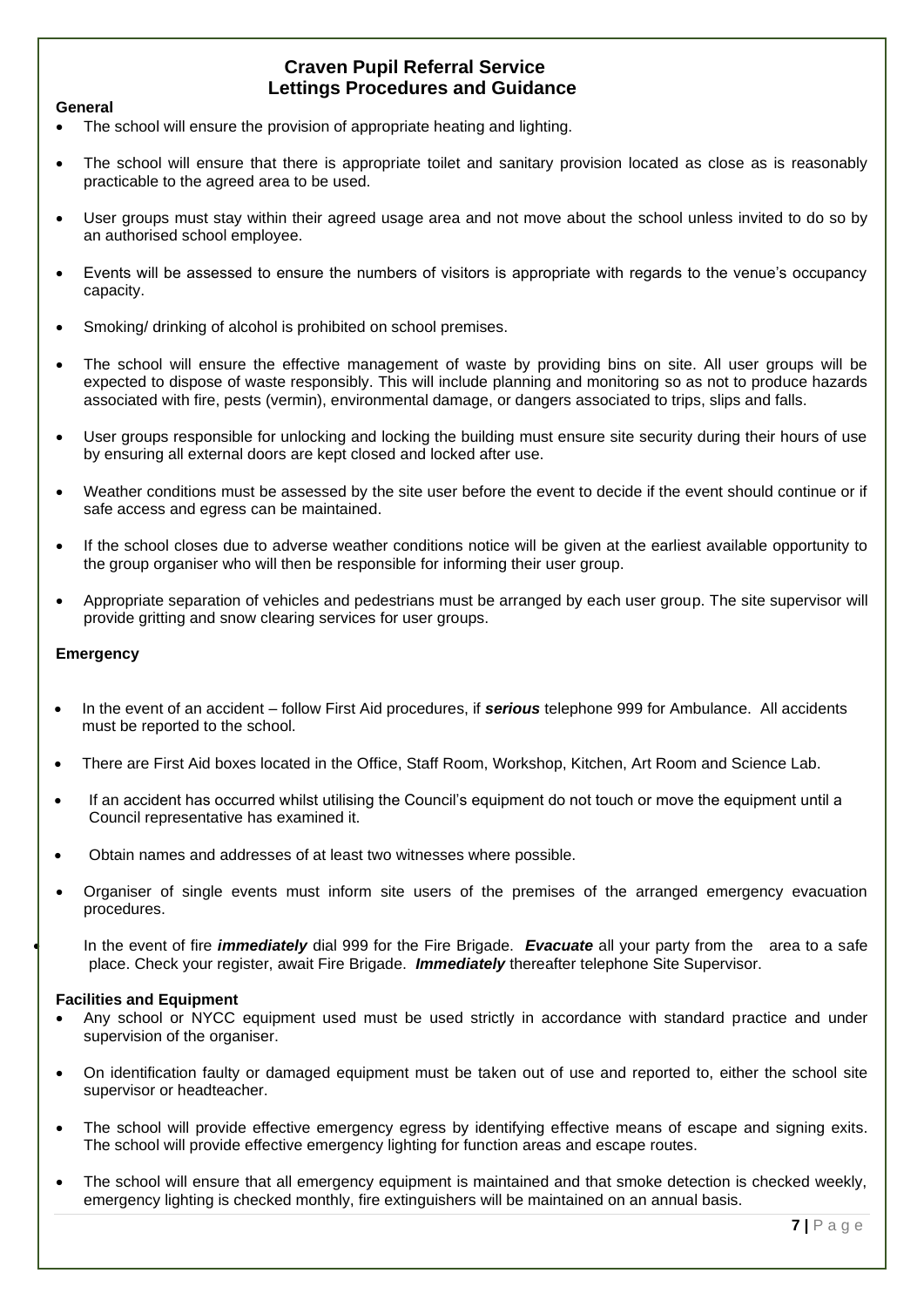- The boilers will be subject to an annual service contract certification available on request from the school.
- Failure of services i.e. Gas and electric, water must be reported to the Site Supervisor for investigation and repair and must not be dealt with by user groups or unauthorised individuals.
- The school undertakes weekly water temperature checks to safeguard against legionella contamination. This information is available on request from the schools main office.
- All portable electrical equipment supplied by the school will be subject to an annual appliance test, evidence of the current test date and retest date will be posted on the individual piece of equipment. Any equipment found without the appropriate labels must be taken out of use and reported to the school.
- All portable electrical equipment brought on site must have a current portable appliance test.
- Adequate outside lighting will be provided. Any faulty or damaged lighting must be reported to the school.

#### **Contact Numbers**

| Reception                    | 01756 630495                            |
|------------------------------|-----------------------------------------|
| Caretaker (Duncan Armstrong) | 01756 630495 ext 1010<br>or 07948153094 |
| Head Teacher (Nick Bell)     | 01756 630495 ext 1007                   |